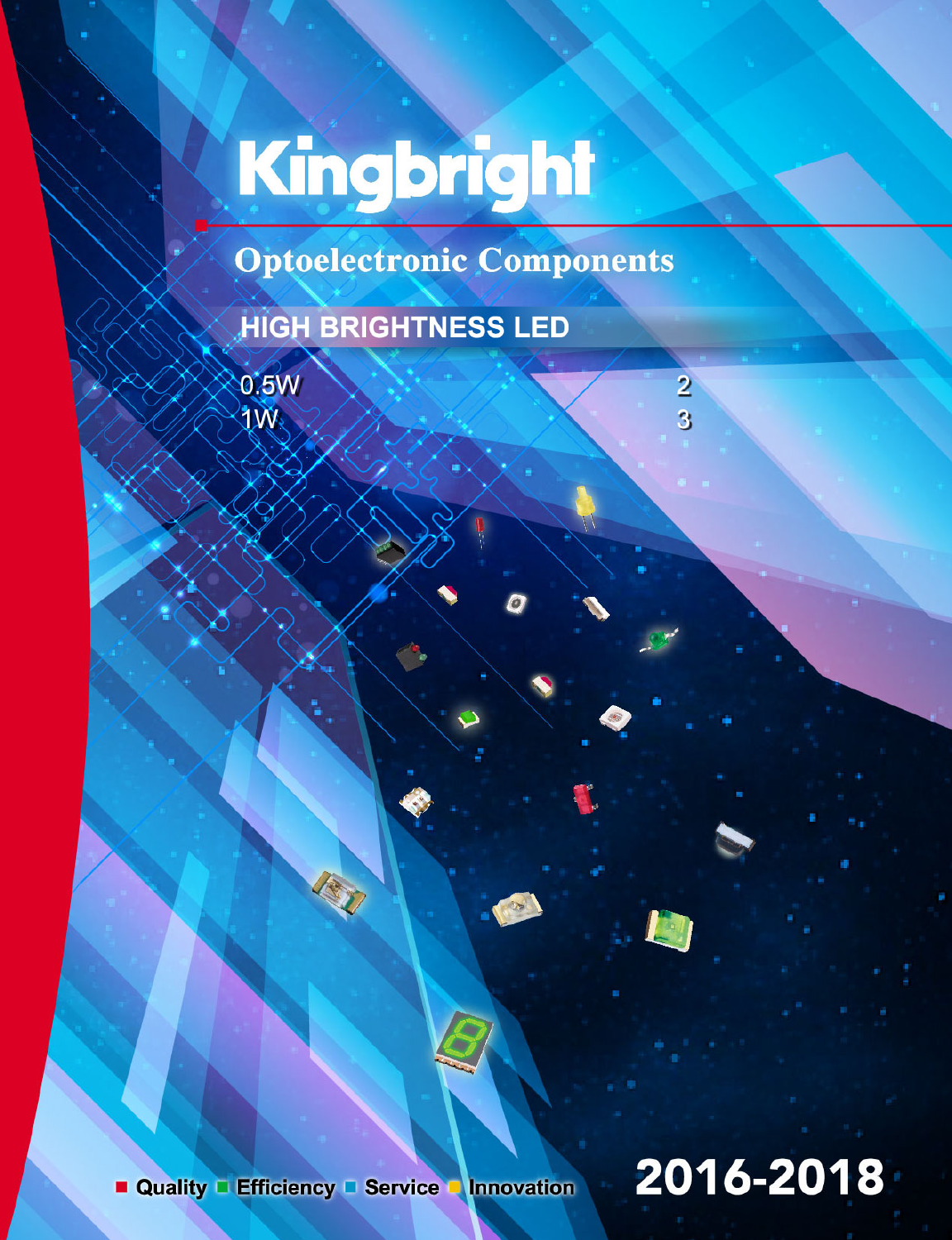Kingbright

#### HIGH BRIGHTNESS LED

#### 0.5W

| <b>Part Number</b> | <b>Material</b> | $\lambda\mathbf{D}$<br>(nm) | <b>Lens Type</b> | Pd<br>(W) | $Qv$ (Im)<br>@150mA | Viewing<br>Angle | <b>Dimensions</b>                                                                                                                                                              |
|--------------------|-----------------|-----------------------------|------------------|-----------|---------------------|------------------|--------------------------------------------------------------------------------------------------------------------------------------------------------------------------------|
|                    |                 |                             |                  |           | Typ.                | 201/2            |                                                                                                                                                                                |
| KA-3529ASEL2Z4S    | AlGaInP         | 623                         | water clear      | 0.5       | 12                  | $120^\circ$      | 3.5mm x 2.8mm x 0.8mm<br>3.5[0.138]<br>2.8[0.11]                                                                                                                               |
| KA-3529ASYL2Z4S    | AlGaInP         | 590                         | water clear      | 0.5       | 14                  | $120^\circ$      | KA-3529A<br>Polarity Mark<br>$-0.2$<br>3.1[0.122]<br>2.5[0.098]<br>2.35[0.093]                                                                                                 |
| KA-3529AZG25Z4S    | InGaN           | 525                         | water clear      | 0.5       | 20                  | $120^\circ$      | 0.8[0.031]<br>0.4[0.016]<br>Z4<br>2[0.079]<br>QB25,ZG25<br>Ŋ<br>$-0.2$<br>1 <sub>O</sub><br>2.8[0.11]                                                                          |
| KA-3529AQB25Z4S    | InGaN           | 450                         | water clear      | 0.5       | 4.5                 | $120^\circ$      | $\frac{1}{2}$ [0.067]<br>$\frac{2}{2}$ [0.079]<br>2.5[0.098]<br>Z <sub>4</sub><br>ℼ<br>22<br>1[0.039]<br>1.95[0.077]<br>Units: mm(inch)<br>Tolerance: $\pm 0.25(0.01)$         |
| KA-3535SEL2Z4S     | AlGaInP         | $\bigcirc$ 623              | water clear      | 0.5       | 13                  | $120^\circ$      | 3.5mm x 3.5mm x 1.15mm<br>3.5(0.138)<br>3.15(0.124)<br>Polarity Mark<br>4                                                                                                      |
| KA-3535SYL2Z4S     | AlGaInP         | 590                         | water clear      | 0.5       | 14                  | $120^\circ$      | 3.5(0.138)<br>KA-3535<br>$\overline{3}$<br>$\sqrt{2}$<br>Ø2.6(0.102)<br>3,4<br>0.1,2                                                                                           |
| KA-3535ZG25Z4S     | InGaN           | 525                         | water clear      | 0.5       | 20                  | $120^\circ$      | 1.15(0.045)<br>班<br>Slug<br>마<br>각대<br>$\overline{24}$<br>0.8(0.031) 1.9(0.075) 0.8(0.031)<br>0.75(0.03)<br>$\overline{3}$<br>2                                                |
| KA-3535QB25Z4S     | InGaN           | 450                         | water clear      | 0.5       | 3.5                 | $120^\circ$      | 1.3(0.051)<br>⊚<br>$\circledcirc$<br>0.75(0.03)<br>$\overline{4}$<br>Slug<br>Units: mm(inch)<br>Tolerance: $\pm 0.25(0.01)$                                                    |
| KA-5630SEL2Z4S     | AlGaInP         | 623                         | water clear      | 0.5       | 14                  | $120^\circ$      | 5.6mm x 3.0mm x 0.77mm<br>5.6[0.22]<br>0.15[0.006]<br>5.3[0.209]<br>Polarity<br>Mark<br>4.8[0.189]<br>$\frac{3[0.118]}{7[0.106]}$<br>$\mathfrak{p}$<br> <br> <br> -<br>KA-5630 |
| KA-5630SYL2Z4S     | AlGaInP         | 590<br>n i                  | water clear      | 0.5       | 15                  | $120^\circ$      | 0.2[0.008]<br>$\frac{1}{0.77[0.03]}$<br>4.Slug o<br>-02                                                                                                                        |
| KA-5630ZG25Z4S     | InGaN           | 525                         | water clear      | 0.5       | 27                  | $120^\circ$      | 0.8[0.031] 1.7[0.067]MIN.<br>0.9[0.035]<br>$1.25[0.049]$ MIN.<br>Z4<br>1,3 no connection<br>0.43[0.017]<br>Slug<br>Units: mm(inch)<br>Tolerance: $\pm 0.25(0.01)$              |

NOTE:

1. Luminous Flux value is traceable to CIE127-2007 standards.